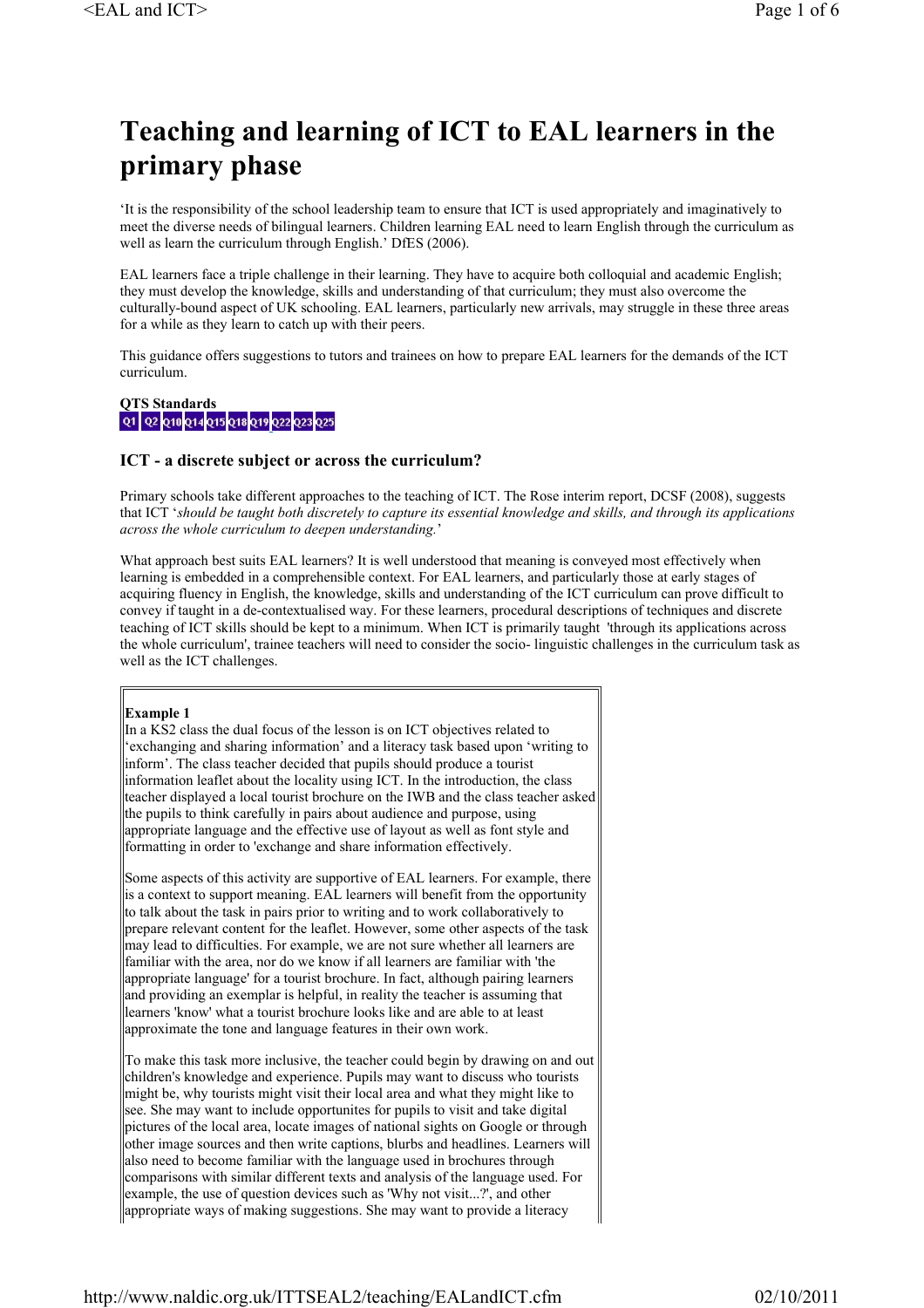scaffold or a part-completed text so that earlier stage learners can communicate their meaning through the task: Why not visit......?  $\bullet$  It's .......  $\bullet$  It's....... • You can ..... • You can.... Come to ............  $\bullet$  It's ....... • It's....... • You can • You can She may also want to consider whether it would be helpful to encourage pupils to develop content in languages other than English. All of these 'assumed' skills and experiences will play a part in learners' capacity to fulfill the ICT objective of 'exchanging and sharing information' in a linguistically and culturally defined way.

## **The benefits of collaborative learning**

The benefits of collaborative learning for EAL learners are well documented, yet it is very common to see pupils working alone at a computer, embroiled in some form of individualised study. This can be quite isolating for EAL learners, particularly those still acquiring full academic proficiency in English. Good practice recommends that EAL learners are paired or grouped with strong English language role models or with pupils who speak the same first language, in order to facilitate purposeful discussion prior to ICT-based tasks with a strong literacy element.

Wegerif (2004), suggests that EAL learners can benefit from the 'thinking together' approach that encourages pupils to engage in exploratory talk when involved in ICT. Exploratory talk enables participants to create meanings, knowledge and understanding in the process of solving problems collaboratively. Through 'thinking together', EAL learners develop both colloquial and academic language in a supportive context. Evidence suggests that ground rules for talk need to be agreed by individuals and practitioners should develop talk prompts that scaffold the oral interaction.

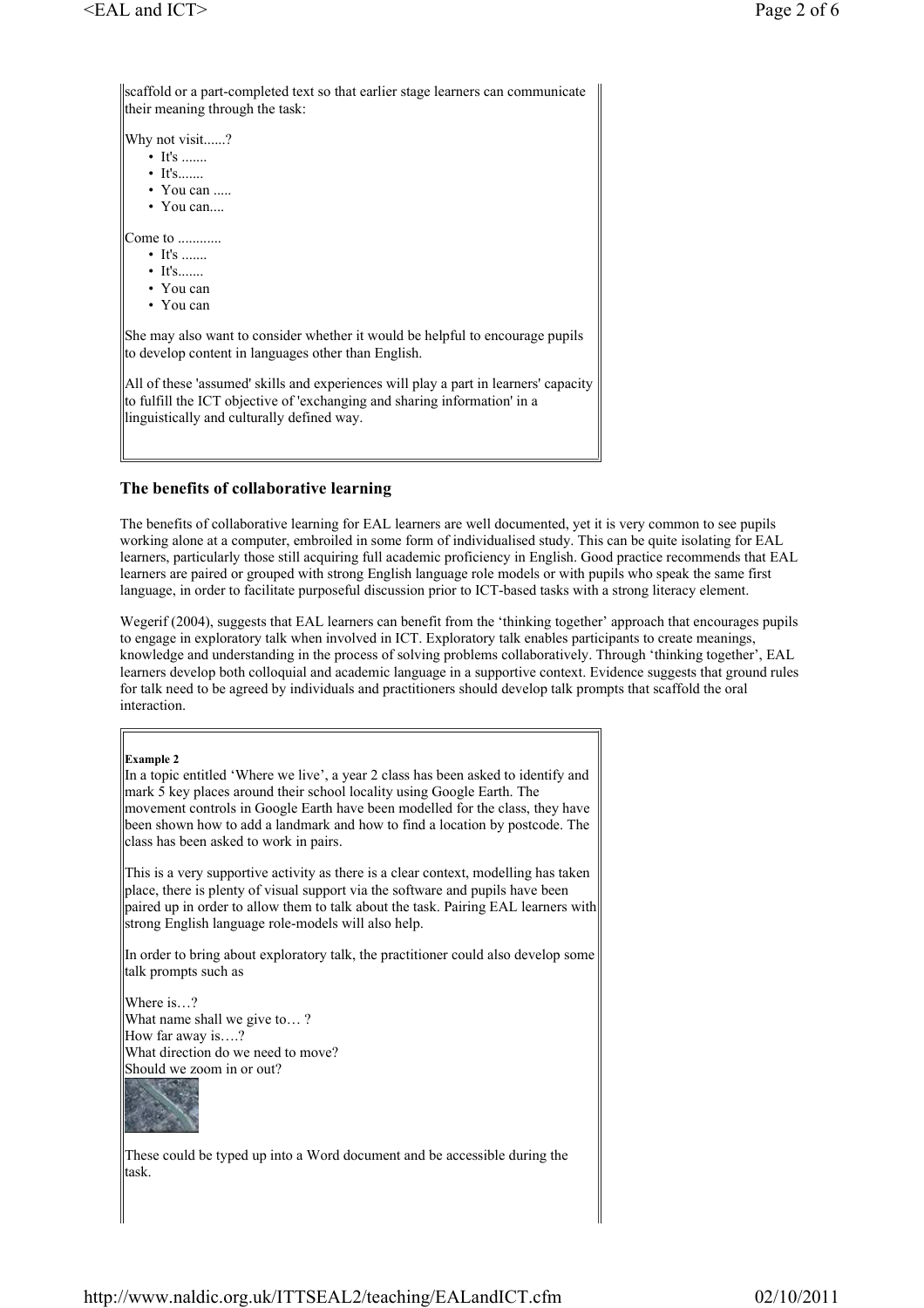More ideas can be accessed in a NALDIC video Using Google Earth with EAL learners.

The NALDIC ten part series of EAL and ICT vodcasts covers many aspects of using ICT across the curriculum to support language learning and is a valuable source of information and ideas for tutors and trainees. Links to all the programmes and a range of ICT related articles can be found at http://www.naldic.org.uk/docs/resources/ICT.cfm

### **The vocabulary of ICT**

Like all curriculum subjects, ICT has its fair share of technical vocabulary that can be a barrier to learning for some EAL pupils. There are numerous acronyms that are common currency for pupils who have grown up with ICT, but these may require additional explanation for some learners. There are many terms that also have more common synonyms, such as 'drive, window, menu, control, mouse, cell, routine'; these may need specific clarification.

Many words and phrases have very specific meanings related to software, hardware and technique, However, there is no need for terminology like this to be inhibiting for learners who do not know the words and phrases in English. A visually stimulating, language rich environment is very supportive including displays showing keyword lists and picture prompts. Pupils with strong literacy in first language may benefit from keyword translations as they may have ICT experience from other contexts. Becta's (2005)Say IT series of translated keywords would be useful here and is downloadable in 28 languages. Other aids include well illustrated skills-based 'how to.' exemplifications and clearly annotated NC progression routes in keeping with up to date assessment for learning guidelines.

Pre-teaching critical vocabulary prior to the lesson may be a useful strategy for some beginner bilingual learners.

| <b>Example 3</b><br>In a year 3 class, the teacher orally reminds the class about how to copy and                                                                                                                                                                  |
|--------------------------------------------------------------------------------------------------------------------------------------------------------------------------------------------------------------------------------------------------------------------|
| paste text from one place to another in preparation for an information gathering<br>llexercise on a historical theme.                                                                                                                                              |
| Lengthy oral explanations of techniques may prove confusing and ultimately<br>unsuccessful for many EAL learners. Practical demonstrations of techniques via<br>an IWB will help, as will representation through the use of visuals, such as icons<br>and symbols. |
| $ e.g.$ Edit $\gg$ Copy and Edit $\gg$ Paste                                                                                                                                                                                                                       |
| œ<br>ua.<br>Paste                                                                                                                                                                                                                                                  |
|                                                                                                                                                                                                                                                                    |

Modern technology offers a multitude of supports for learning, yet ironically, some of these might prove confusing for EAL learners. Davies (2004) succinctly demonstrates this through the example of word processing, where scaffolds such as grammatical errors outlined in green, spelling errors in red and online access to synonyms and dictionaries are only of use once the learner has internalised a sufficient level of English. Software and online tool tips like this will need a specific teaching focus to ensure that EAL learners use them effectively.

#### **Choosing appropriate media**

Access to multimedia and multi-modal approaches to learning are very supportive of EAL learners. Kinaesthetic approaches, and the use of audio-visual elements can add more meaning than a more mono-modal, text-based approach. However, the appropriacy of audio-visual material should be carefully considered, as those with a heavy cultural bias may serve to confuse more than they help. For example, the choice of video material from YouTube should be previewed and selected to avoid cultural bias or inappropriate images and language.

ICT-based texts, particularly those sourced from the Internet are not always the most appropriate for EAL learners because of the language level. Text may be very dense, contain a lot of technical vocabulary, acronyms and idiomatic language that requires a good grasp of literacy in order for learners to gain full understanding.

#### **Example 4**

In a Year 6 class studying an environment topic, the class teacher selected a number of different websites for pupils to research the pros and cons of building dams. The websites were chosen according to relevance to the topic rather than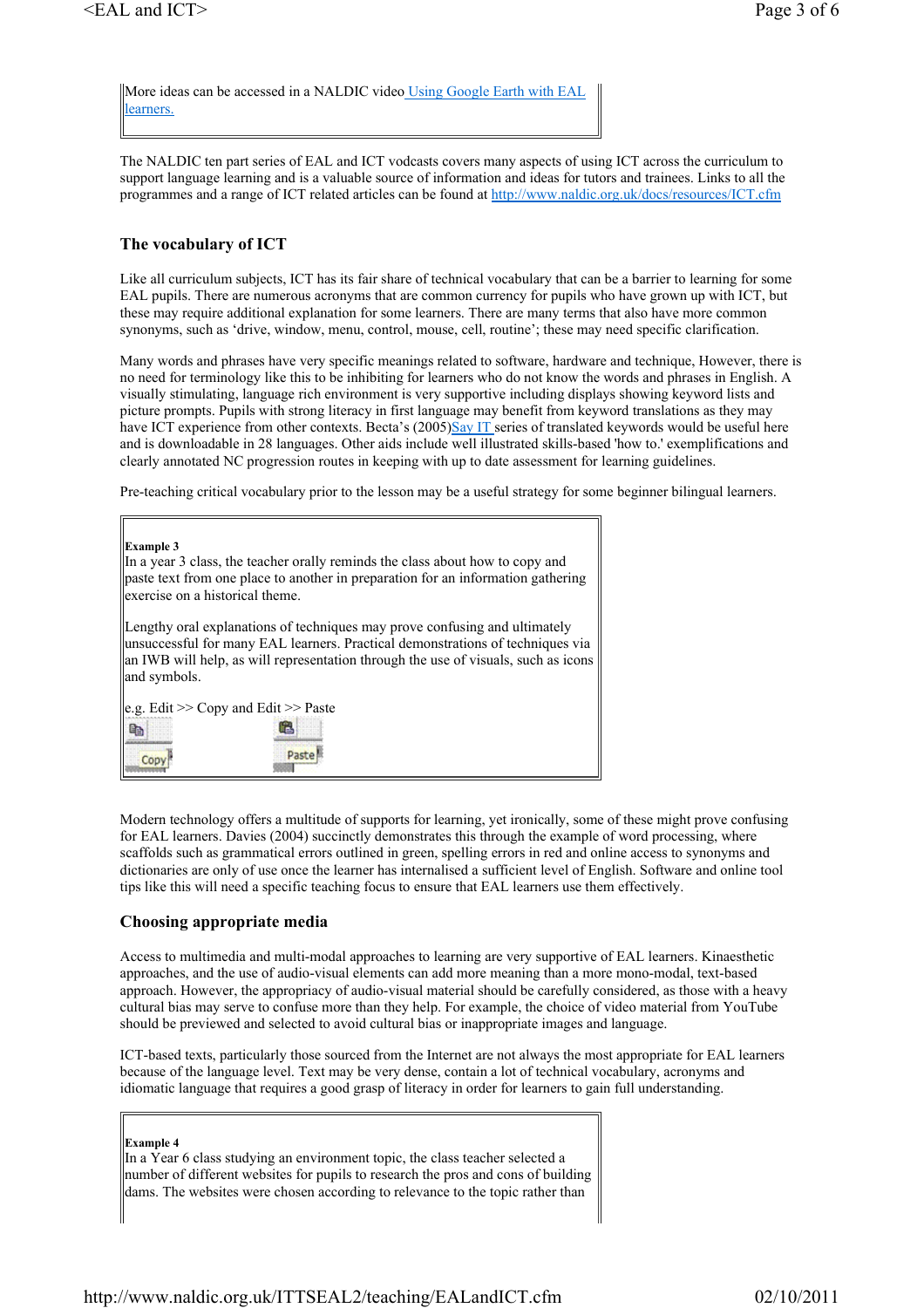age-appropriateness of the text. Pupils were also encouraged to do some keyword searching in search engines to find other relevant websites.

Many students, including EAL learners at different stages of English language acquisition can struggle to access text on websites unless they have been specifically constructed for an age-appropriate audience.

EAL learners may need to be supported to access less linguistically challenging texts and those with better visual support. The class teacher could introduce the research topic by suggesting an image search on 'dam'. Access to these images can give pupils clear access to the meaning of the keyword as well as an insight into some of the different situations where dams might be built which they could briefly discuss with a partner.



The class teacher could then offer a keyword glossary of the most important terms, utilising online dictionaries. Alternatively if the class contains more advanced learners of EAL, 'Voycabulary' is a tool which allows users to run online text through a simple process so that each word in the text is hyper-linked to a dictionary or translation site. Pupils literate in first language might benefit from the translation aspect or from keyword or short phrase translations. Online translation engines can help here, although they will not give semantically or grammatically accurate translations and should be used with caution.

Open keyword searching often exposes pupils to texts that are too demanding. Some EAL pupils may also struggle to choose appropriate key terms and may need some specific examples e.g.

 $dams + damage environment + impact + dams dam + safety dam + protest$ 

'the environmental impact of dams'

Pupils will benefit from specific modelling of the use of logical operators and other techniques for customising online searches. Judging the relevance of search results can also be extremely difficult for some EAL learners.

# **A digital divide?**

The embeddedness of ICT within the home and the confidence in their use by adults, clearly has a bearing upon in school and out of hours learning for school-age pupils. It can be easy to 'homogenise' black and minority ethnic populations as an excluded target group in terms of access to, and participation within, ICT. ICT includes computers and other information and communication technologies such as mobile phones, digital cameras etc. Recent studies of adult populations by Ofcom (2006), shows that minority ethnic groups have somewhat higher levels of media literacy than the UK population as a whole, using such devices regularly. Home access to the internet is higher among minority ethnic groups and they use the Internet more regularly.

However, it is clear that some families and learners may be disadvantaged by socio-economic factors. Recent new arrivals, particularly those from refugee and asylum-seeking backgrounds, may not have consistent access to a variety of forms of ICT, including computers and Internet connections. The Government's upcoming 'Home Access Programme' enables disadvantaged families to apply for funding for a computer, software and training. It is important for student teachers to find out the school's 'ground rules' on setting tasks that require home access to ICT to ensure that some learners are not disadvantaged or, conversely, advantaged. The ability of some parents to effectively support their child's ICT-based homework may be a factor worth considering in this.

Research-based homework tasks that require access to the Internet or mobile technology may be problematic and some pupils will need opportunity to access ICT during the school day and after-school. This would also be the case for tasks that require interaction with the school's learning platform.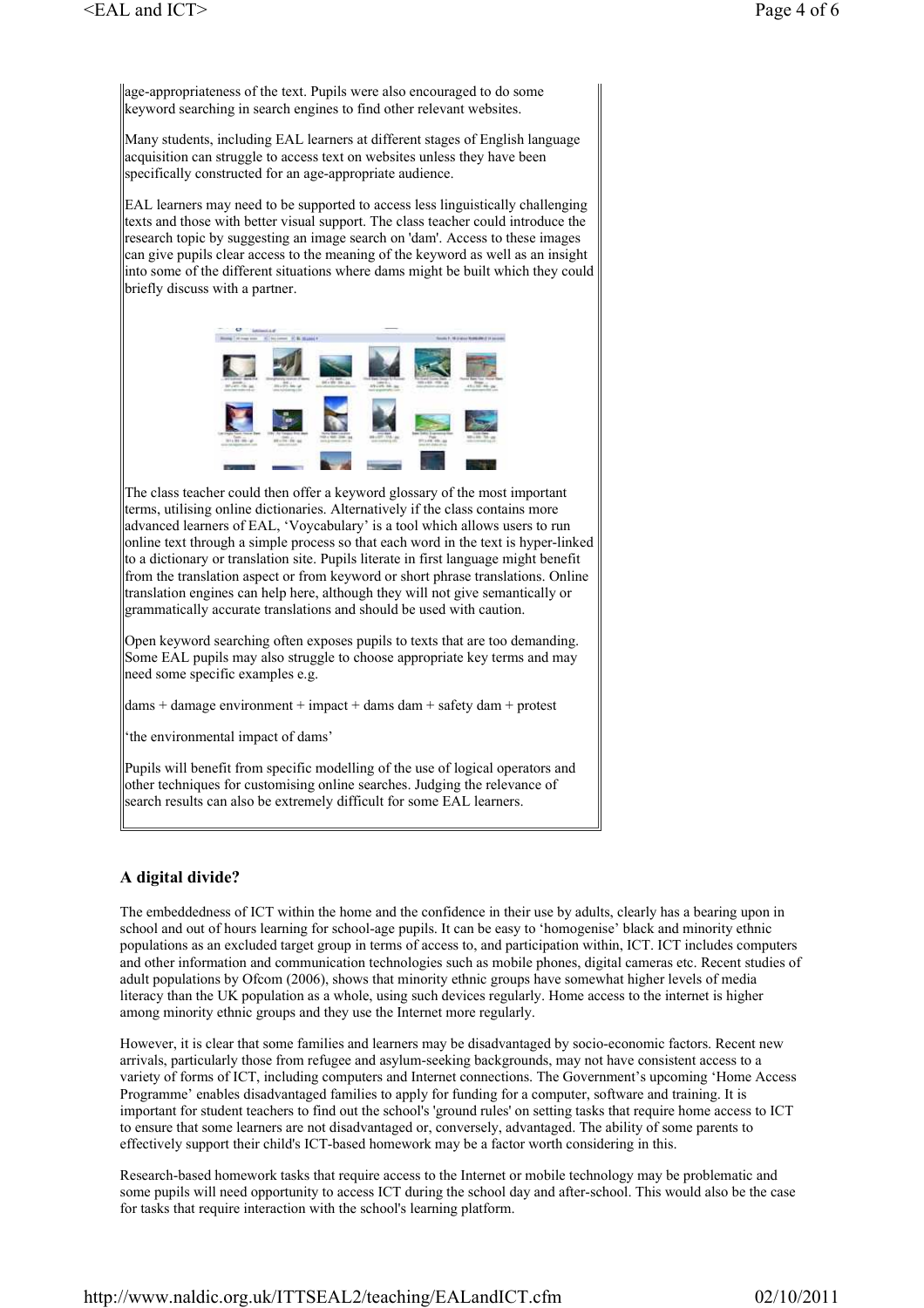#### **Example 5**

A year 5 group has been working on the novel, 'Street Child'. The student teacher has asked them to perform two tasks by the end of the unit.

Using the school's learning platform:

Task 1 – to develop a personal 'blog' that discusses how the main character's feelings might change throughout the story.

Task 2 – to contribute to a 'wiki' about the social/historical context of the story e.g. terminology such as work-house, child-labour etc.

There is a clear context here, directly linked to the curriculum. There are other aspects of the task which are supportive of EAL learners. For example, the 'blog' and the 'wiki' are both aimed at communicating understanding. The 'blog' requires a more speech like form of writing which is often acquired more quickly than the nuances of more formal academic writing. Thus blogs can provide a useful 'way in' prior to more formal academic writing. Similarly the construction of a wiki is both collaborative and supports learners in making meaning from the class text as well as supporting their understanding of a historically and culturally bound novel. Constructing a wiki provides the opportunity to be explicit about these historical and cultural terms and support the understanding of these through a contextual layering and frequent revisiting.

However, some potential issues are

- Familiarity with the learning platform tools
- Out of hours access
- If the blog is completed individually it relies on a good understanding of the text. The student teacher will need to be clear whether the success criteria is around the blog or the understanding of the text which the blog demonstrates
- Blogs and wikis have their own forms which learners will need to approximate to be successful

EAL learners, and many others, will benefit from the opportunity to see modelled examples of blogs and wikis. Many blogs and wikis, for example, utilise very similar icons and tools to normal word processors – the transfer skills from one context to another will need to be made explicit..

An alternative option or a preparatory task could be for pupils to use handheld video or audio equipment to record a vodcast/interview in pairs or as a group. This would provide learners with a concrete and memorable experience which could form the basis of a modelled exemplar blog which the teacher could build up with the pupils in class, demonstrating how icons are used in the construction.

# **Use of ICT to support EAL learners across the curriculum**

Whilst this guidance document is about accessing EAL learners to an ICT 'curriculm' it should be recognised that ICT has a wider role in supporting pupils in their learning across the curriculum. Common themes include utilising ICT to support pupils' access to tasks, maintaining and developing pupils' first languages, multi-modal learning and use of online tools to support communication and promotion of an intercultural dimension within the curriculum.

**Contributing Author** Chris Pim

**First published** 25 May, 2009

# **Useful links and resources**

BECTA (2004) *Using ICT to support students who have English as an additional language: General guide for managers and all teachers* http://partners.becta.org.uk/upload-dir/downloads/eal\_managers.pdf